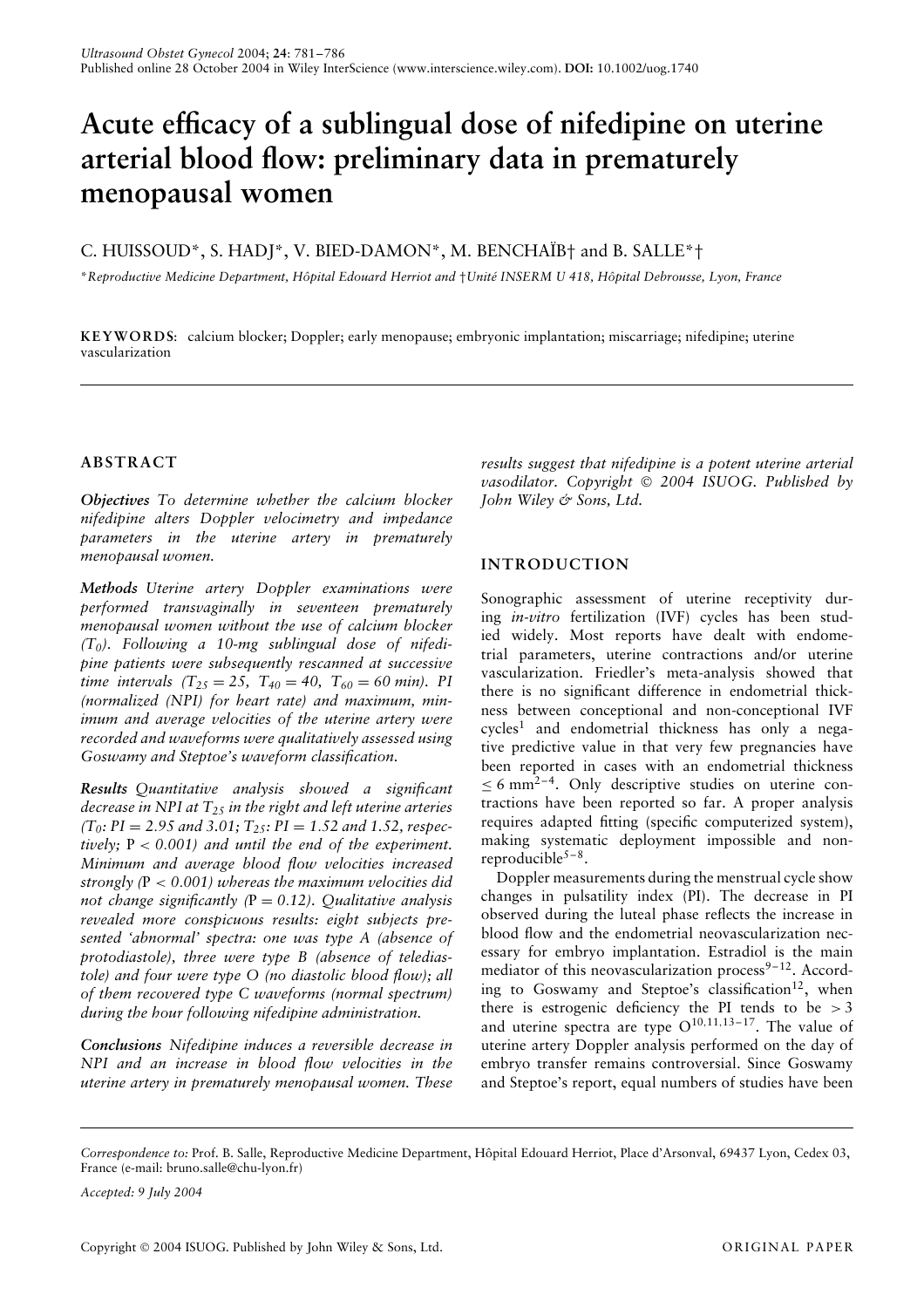published which have either shown a significant difference in the PI between conceptional and non-conceptional cycles or have failed to demonstrate it<sup>14,18-20</sup>. However, when the PI *>* 3.3 and/or there is absence of diastolic blood flow in the uterine arteries the number of pregnancies reported is very low and miscarriage rates are high2*,*19–21.

There have been numerous attempts to enhance uterine vascularization during IVF cycles. Studies on the effects of low-dose aspirin, nitric oxide donors (NODs) and L-arginine have been reported and have shown mixed results<sup>22–30</sup>. Aspirin has been the focus of many studies since the initial report of Wada *et al*. which showed a significant improvement in pregnancy rates following stimulation cycles for frozen embryo transfer by low-dose aspirin administration in cases of poor vascularization28. Rubinstein *et al*. also reported an improvement in IVF biological and ultrasound parameters29. According to Urman *et al*., on the other hand, administration of low-dose aspirin did not improve implantation or pregnancy rates among a non-selected group of couples undertaking intracytoplasmic sperm injection  $(ICSI)^{30}$ .

NODs result in a reversible increase in uterine blood flow and in a decrease of the uterine artery PI. However, NOD trials in reproductive medicine have proved disappointing. The randomized doubleblind study by Ohl *et al*. of 138 IVF cycles found neither a decrease in mean PI nor an improvement in pregnancy rates<sup>23</sup>. This failure of aspirin and NODs (such as sildenafil) may be due to their mode of action. Aspirin has antithrombosis properties which are important after implantation, but the impact at the time of implantation itself remains unproven. Its vasodilator properties, which could be useful for IVF, are slight. The vasodilatory effect of NODs is more pronounced in veins than in arteries<sup>31,32</sup>. The antianginal effect of the organic nitrates is essentially induced by the dilation of the venous vasculature, which decreases cardiac preload. High nitroglycerin concentrations are necessary to reduce afterload by decreasing peripheral arterial resistances $33$ . Furthermore, the comparison of the effects of nifedipine and nitroglycerin on coronary blood flow using intracoronary Doppler catheters has shown that nifedipine reduces diastolic coronary vascular resistance whereas nitroglycerin increases  $it^{32}$ . Thus, the fact that nitrates are not potent arterial vasodilators may account for the contradictory findings between their impact on uterine flow on the one hand and the lack of improvement in IVF results on the other $22-26$ .

Nifedipine is a slow calcium channel blocker that acts directly on the arterial wall to produce a powerful reversible vasodilation effect. This accounts for its hypotensive and antianginal properties. There have been no reports dealing with the effect of nifedipine on uterine arteries in reproductive medicine. The aim of this study was to assess the effects of this calcium blocker on uterine arterial blood flow parameters in

prematurely menopausal women with abnormal uterine perfusion.

#### **METHODS**

Seventeen patients from our oocyte donation program were contacted for the study. After informed written consent, they were asked to stop hormone replacement therapy, so that no hormonal influence would be added to that of nifedipine. Estradiol was assayed on the day of the ultrasound and Doppler measurements. The study did not require local ethics committee approval, since the reproductive medicine department has French Health Ministry authorization for studies without direct individual benefit.

On the day of the ultrasound study, after half an hour's rest, initial blood pressure (BP), heart rate (HR) and right and then left uterine artery Doppler measurements were recorded. The patients were then administered a 10-mg nifedipine tablet sublingually  $(T_0)$ . The same parameters were again measured at various post-administration times  $(T_{25} = 25 \text{ min}, T_{40} = 40 \text{ min}, \text{ and } T_{60} = 60 \text{ min}.$ 

A transvaginal sonographic examination was performed using a General Electrics (General Electrics Logic 500 Pro Series, Milwaukee, WI, USA) ultrasound machine equipped with a 7-MHz color Doppler vaginal probe. Right and left uterine arteries were located by means of a transverse section through the uterine isthmus. After activating color mode, the Doppler gate was positioned on the uterine artery. Three consecutive waveforms recorded from the right and then from the left uterine artery were analyzed. The results obtained from the three waveforms were averaged to obtain one value for each artery. PI, maximum velocity (Vmax), minimum velocity (Vmin) and average velocity (Va) were calculated automatically using the ultrasound system's software. Mean values are presented.

As reported by Ochi *et al*., HR and uterine artery PI are inversely correlated; to correct for the influence of HR on the uterine artery PI we normalized PI for HR using the following formula derived from previous studies34*,*35: normalized PI *(*NPI*)* = 0*.*693*/(*0*.*895 − 0*.*00241 × HR*)* × PI.

We used the descriptive uterine spectrum analysis of Goswamy and Steptoe<sup>12</sup>: type O spectrum = absence of diastolic flow; type  $A =$  absence of protodiastole; type  $B =$  absence of telediastole; type  $C =$  continuous diastolic flow (normal).

Statistical analysis (analysis of variance (ANOVA) of the various parameters over time) was performed using the SPSS package (version 11.5 for Windows, 2003, SPSS Inc., Chicago, IL, USA). The significance level was set at 0.05.

## **RESULTS**

Three of the 17 prematurely menopausal patients had Turner's syndrome and fourteen idiopathic premature ovarian failure with secondary hypergonadotrophic amenorrhea. The mean age of the patients at the time of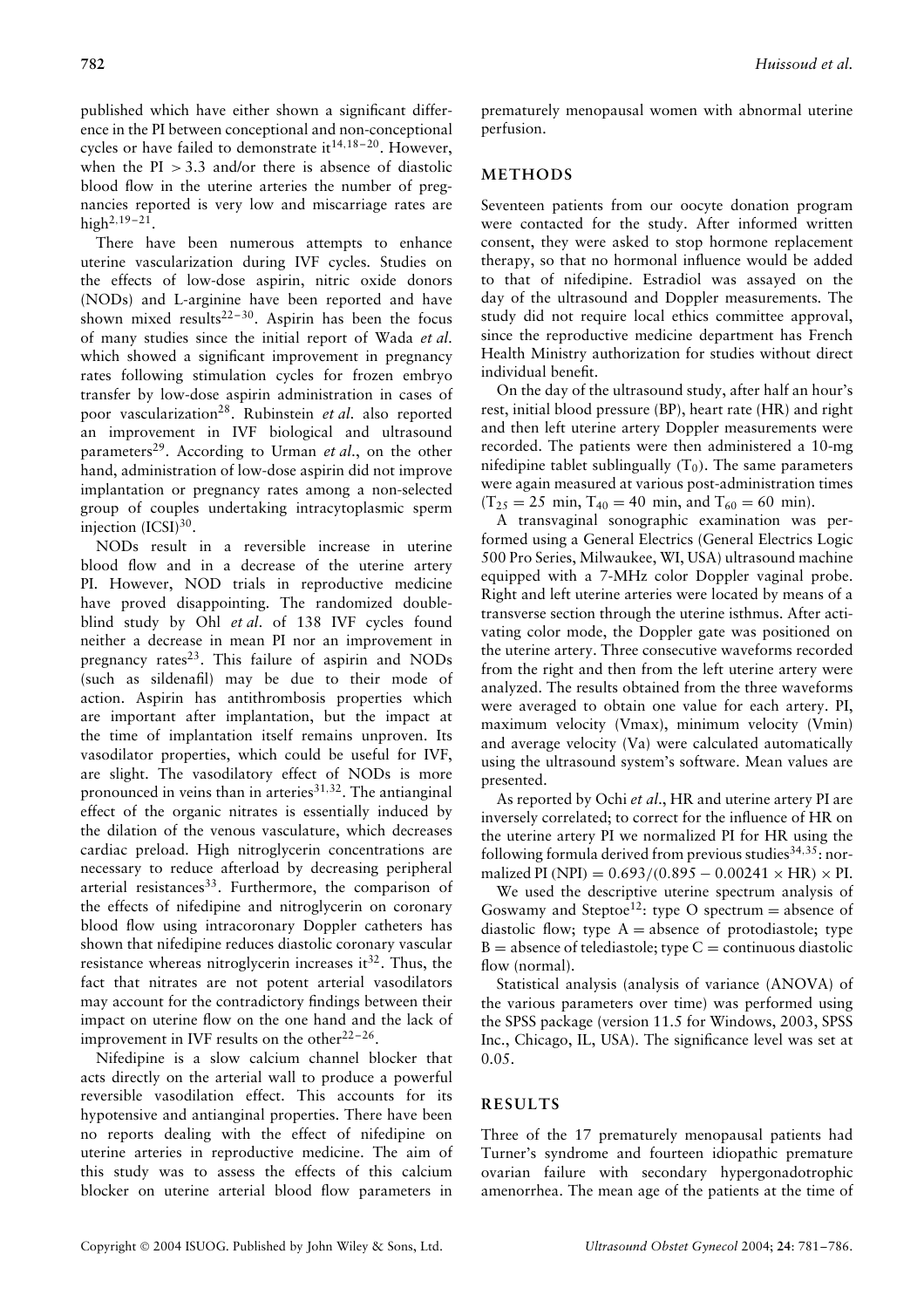

**Figure 1** Mean systolic ( $\bullet$ ) and diastolic ( $\Box$ ) blood pressure (a) and heart rate (b) plotted against time. 10 mg nifedipine was administered sublingually at 0 min.

the study was 30.1 (range, 24–39) years and the median time since the onset of menopause was 8 (range, 1.5–19) years. The median time since suspension of estrogenic supplementation treatment was 45 (range, 22–365) days. The median estradiol concentration was 0 (unmeasurable) (range, 0–355) pmol/L. No side effects were recorded except a facial flush in three cases (17.6%). Endometrial thickness did not exceed 3.5 mm in any patient.

Figure 1 shows the variations in minimum and maximum arterial BP (Figure 1a) and HR (Figure 1b). No significant variation in BP was found, whereas the rise in HR between  $T_0$  (73.4) and  $T_{25}$  (81.7) and the decrease recorded at T<sub>40</sub> and T<sub>60</sub> were significant ( $P < 0.001$ , ANOVA).

Figure 2 shows changes in the right and left uterine NPIs after nifedipine administration. The NPI was 2.95 in the right artery and 3.01 in the left artery at  $T_0$ . At  $T_2$ , a significant fall of nearly 50% in NPI was observed in both arteries (NPI =  $1.52$  at  $T_{25}$  in both arteries,  $P < 0.001$ , ANOVA). It was then observed to increase progressively, non-significantly by  $T_{40}$  but significantly by  $T_{60}$  in both uterine arteries.

We also observed an increase in all arterial blood flow velocities between  $T_0$  and  $T_{25}$ . This increase was significant for Vmin (2.85 cm/s at  $T_0$  and 8.76 cm/s at  $T_{25}$ in the right uterine artery; 3.33 cm/s at  $T_0$  and 9.27 cm/s at  $T_{25}$  in the left uterine artery;  $P < 0.001$ , ANOVA) and for Va (8.26 cm/s at  $T_0$  and 15.66 cm/s at  $T_{25}$  in the right uterine artery; 9.43 cm/s at  $T_0$  and 16.45 cm/s at  $T_{25}$  in the left uterine artery;  $P < 0.001$ , ANOVA), but not for Vmax (27.6 cm/s at T<sub>0</sub> and 32.52 cm/s at T<sub>25</sub> in



Figure 2 Mean normalized pulsatility index for right ( $\bullet$ ) and left  $(\Box)$  uterine arteries plotted against time. 10 mg nifedipine was administered sublingually at 0 min.

the right uterine artery; 29.09 cm/s at  $T_0$  and 34.44 cm/s at  $T_{25}$  in the left uterine artery;  $P > 0.05$  in both arteries). All the velocities then decreased slowly and significantly  $(P < 0.05, ANOVA)$  at T<sub>40</sub> and T<sub>60</sub>, without reaching the initial values.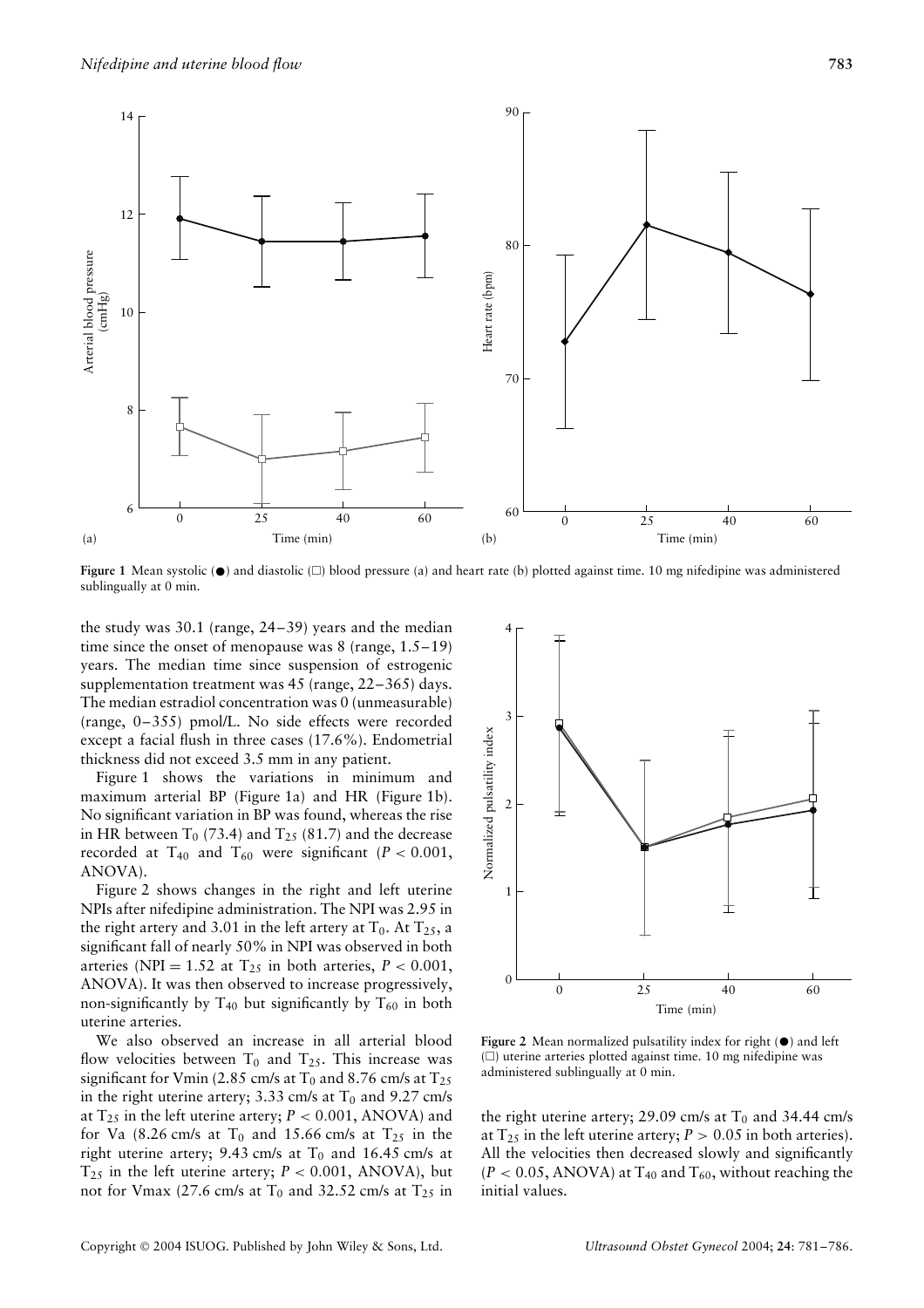Table 1 shows the spectrum analysis findings. All uterine artery spectra had normalized between  $T_{25}$  and T40, including eight type O spectra (no diastolic blood flow at  $T_0$ ). The one spectrum which had not altogether normalized by  $T_{25}$  did so by  $T_{40}$  (i.e., delayed complete response). Thus, all uterine spectra had normalized between  $T_{25}$  and  $T_{40}$ . At  $T_{60}$ , only two spectra (5.9%) had become pathological again in one patient. Figure 3 shows

that nifedipine enables diastolic blood flow to be restored in case of initially weak or absent diastolic perfusion.

#### **DISCUSSION**

Since the first report by Goswamy *et al*. 18, the role of uterine artery flow velocity waveforms in the assessment of uterine receptivity has been addressed by numerous



**Figure 3** Uterine artery spectra in three patients. The initial pulsatility index (PI)  $(T_0)$  was around 2.5 in the first patient (a). Twenty-five min  $(T_{25})$  after sublingual administration of 10 mg nifedipine, the PI was around 1.1 (b). In the other cases, initial diastolic blood flows were absent before treatment (T<sub>0</sub>) ((c) and (e)). Twenty-five min (T<sub>25</sub>) after sublingual administration of 10 mg nifedipine, the patients recovered a normal blood flow spectrum ((d) and (f)).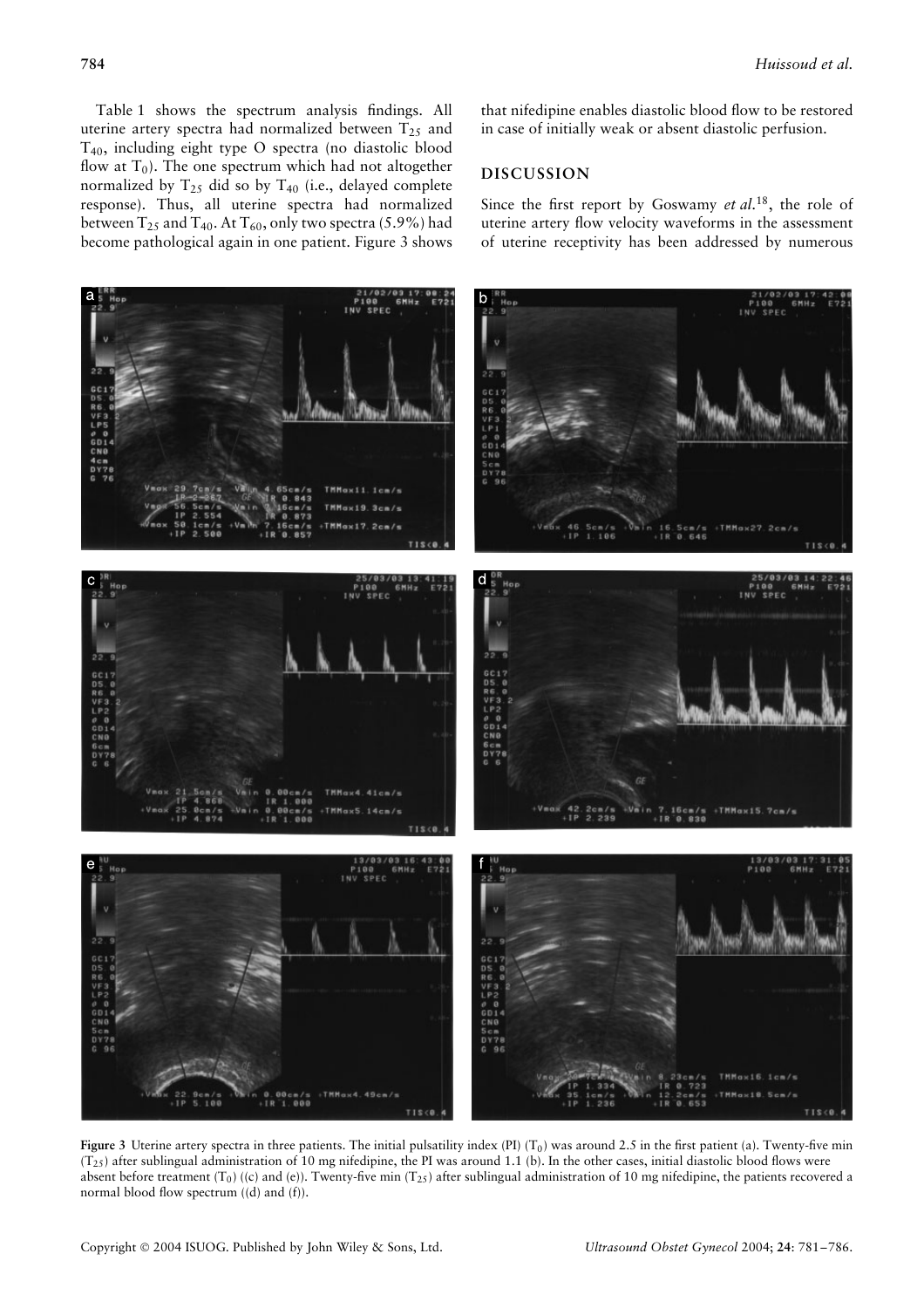|  | Table 1 Changes in uterine artery spectra during the procedure |  |  |
|--|----------------------------------------------------------------|--|--|
|  |                                                                |  |  |

| Spectrum type                                         | n/(%)    |          |          |          |  |
|-------------------------------------------------------|----------|----------|----------|----------|--|
| (Goswamy and Steptoe's classification <sup>12</sup> ) | Tο       | $T_{25}$ | $T_{40}$ | $T_{60}$ |  |
| Type O: absence of diastolic flow                     | 8(23.5)  |          |          | 2(5.9)   |  |
| Type A: absence of protodiastole                      | 2(5.9)   | 1(2.9)   |          |          |  |
| Type B: absence of telediastole                       | 5(14.7)  |          | 2(5.9)   |          |  |
| Type C: continuous diastolic flow (normal)            | 19(55.9) | 33(97.1) | 32(94.1) | 32(94.1) |  |

 $T_0$  is the time of nifedipine administration, and  $T_{25}$ ,  $T_{40}$  and  $T_{60}$  are 25 min, 40 min and 60 min after its administration.

studies. The results of uterine artery Doppler during IVF cycles remain controversial. All studies, however, have reported significantly reduced pregnancy rates in cases with  $PI \geq 3.3$  or a type O spectrum<sup>2,19–21</sup>. Moreover, it has been reported that patients with recurrent spontaneous miscarriages had a significantly higher PI than did patients with normal pregnancies<sup>36,37</sup>.

Nifedipine is a powerful arterial vasodilator used mainly for its hypotensive and antianginal properties. Its use in obstetrics has been reported in pregnancy-induced hypertension and tocolysis<sup>38-42</sup>.

The effects of 10-mg nifedipine on uterine blood flow in pregnancy are contradictory. Veille *et al*. found no change in uterine blood flow in goats<sup>43</sup>. In humans, Pirhonen *et al*. observed a significant decrease of the uterine artery systolic/diastolic ratio (S/D)44*,*<sup>45</sup> whilst Thaler *et al*. recorded no significant change in S/D ratio in nine patients compared with a matched, placebo-treated group of seven patients<sup>46</sup>. In all instances, improving uterine blood flow appears to be difficult to achieve during pregnancy. Hormonal changes combined with the intensive release of vasodilation mediators during pregnancy, result naturally in the optimization of uterine blood flow.

In the present study, sublingual nifedipine administration led to a significant increase in HR, while arterial BP remained stable. At the same time, NPI decreased significantly in both uterine arteries. Since PI had been corrected for HR (NPI) we conclude that the decrease in NPI was due mainly to the potent vasodilatory effect of nifedipine. The consequence of this vasodilation at spectrum level was the normalization of 100% of the uterine spectra by  $T_{40}$ .

Our study set out to assess the impact of a selective arterial vasodilator on uterine blood flow in cases of poor perfusion. Nifedipine induced a reversible decrease in PI and an increase in blood flow velocities in our prematurely menopausal women. Because there seems to be a relationship between blood flow and PI (weak negative correlation) and between blood flow and blood flow velocities (positive correlation), our results suggest that uterine blood flow increases after nifedipine administration<sup>47-49</sup>. It is still too soon to affirm the usefulness of nifedipine in reproductive medicine, but this preliminary study paves the way for further work on improvement of uterine receptivity.

#### **REFERENCES**

- 1. Friedler S, Schenker JG, Herman A, Lewin A. The role of ultrasonography in the evaluation of endometrial receptivity following assisted reproductive treatments: a critical review. *Hum Reprod Update* 1996; **2**: 323–335.
- 2. Coulam CB, Stern JJ, Soenksen DM, Britten S, Bustillo M. Comparison of pulsatility indices on the day of oocyte retrieval and embryo transfer. *Hum Reprod* 1995; **10**: 82–84.
- 3. Gonen Y, Casper RF, Jacobson W, Blankier J. Endometrial thickness and growth during ovarian stimulation: a possible predictor of implantation in in vitro fertilization. *Fertil Steril* 1989; **52**: 446–450.
- 4. Shapiro H, Cowell C, Casper RF. The use of vaginal ultrasound for monitoring endometrial preparation in a donor oocyte program. *Fertil Steril* 1993; **59**: 1055–1058.
- 5. Schoolcraft WB, Surrey ES, Gardner DK. Embryo transfer: techniques and variables affecting success. *Fertil Steril* 2001; **76**: 863–870.
- 6. Baruffi RL, Contart P, Mauri AL, Petersen C, Felipe V, Garbellini E, Franco JG. A uterine ultrasonographic scoring system as a method for the prognosis of embryo implantation. *J Assist Reprod Genet* 2002; **19**: 99–102.
- 7. Lesny P, Killick SR, Tetlow RL, Robinson J, Maguiness SD. Uterine junctional zone contractions during assisted reproduction cycles. *Hum Reprod Update* 1998; **4**: 440–445.
- 8. Fanchin R, Ayoubi JM, Righini C, Olivennes F, Schonauer LM, Frydman R. Uterine contractility decreases at the time of blastocyst transfers. *Hum Reprod* 2001; **16**: 1115–1119.
- 9. de Ziegler D, Bessis R, Frydman R. Vascular resistance of uterine arteries: physiological effects of estradiol and progesterone. *Fertil Steril* 1991; **55**: 775–779.
- 10. Battaglia C, Artini PG, Bencini S, Bianchi R, D'Ambrogio G, Genazzani AR. Doppler analysis of uterine blood flow changes in spontaneous and medically induced menopause. *Gynecol Endocrinol* 1995; **9**: 143–148.
- 11. Bonilla-Musoles F, Marti MC, Ballester MJ, Raga F, Osborne NG. Normal uterine arterial blood flow in postmenopausal women assessed by transvaginal color Doppler ultrasonography. *J Ultrasound Med* 1995; **14**: 491–494; Quiz 495–496.
- 12. Goswamy RK, Steptoe PC. Doppler ultrasound studies of the uterine artery in spontaneous ovarian cycles. *Hum Reprod* 1988; **3**: 721–726.
- 13. Jakab A Jr. Management of the menopause and HRT by ultrasound. *Eur J Obstet Gynecol Reprod Biol* 1997; **71**: 155–162.
- 14. Steer CV, Tan SL, Mason BA, Campbell S. Midluteal-phase vaginal color Doppler assessment of uterine artery impedance in a subfertile population. *Fertil Steril* 1994; **61**: 53–58.
- 15. Lau TK, Wan D, Yim SF, Sanderson JE, Haines CJ. Prospective, randomized, controlled study of the effect of hormone replacement therapy on peripheral blood flow velocity in postmenopausal women. *Fertil Steril* 1998; **70**: 284–288.
- 16. Despot A, Bukovic D, Rubala D, Votava-Raic A. Transvaginal color flow imaging of the uterine artery during fertile period and postmenopause. *Coll Antropol* 1997; **21**: 525–530.